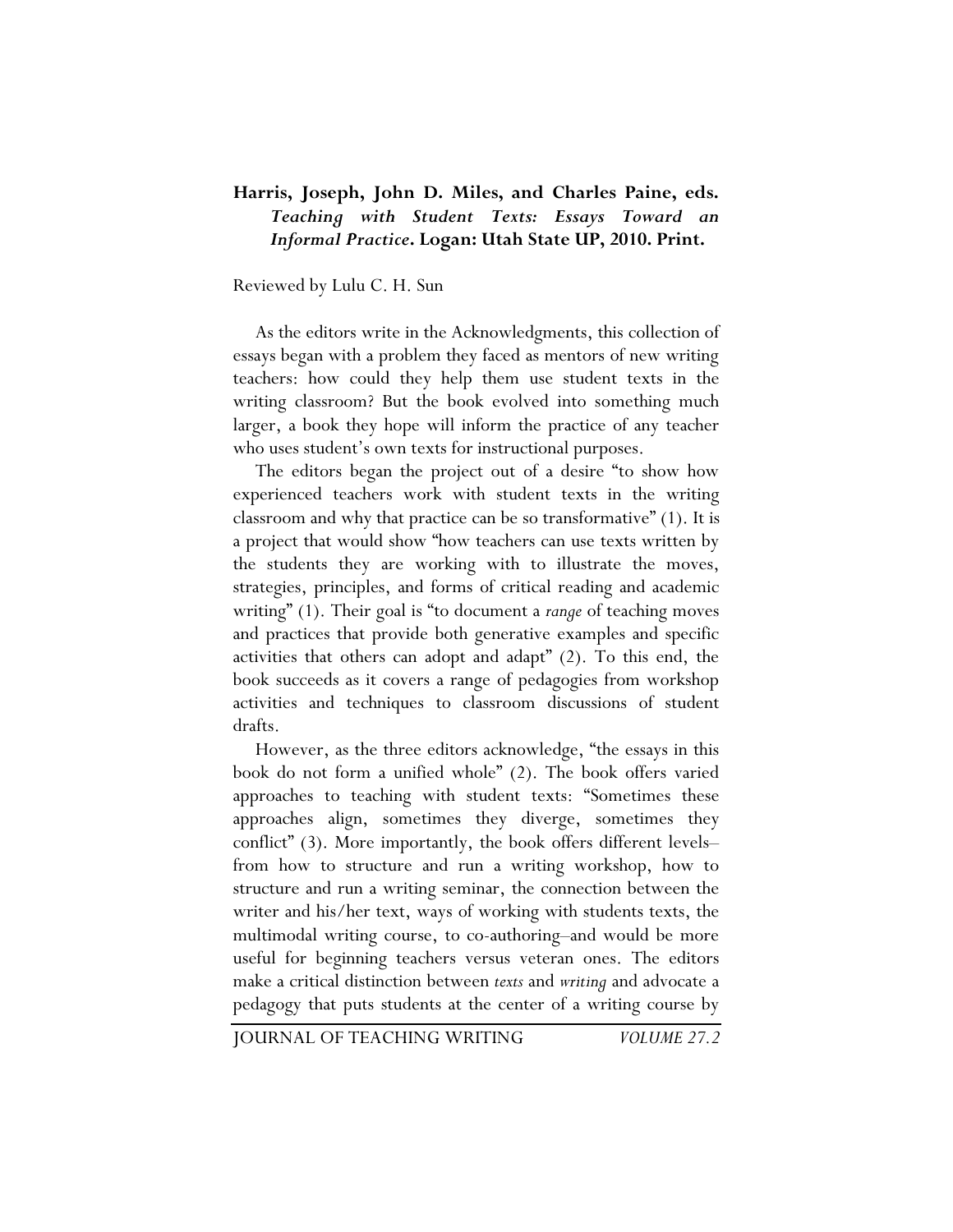making the texts they produce the materials for that course. The book, hence, coheres around an interest not simply in students writing, but in student writings as a teaching focus. This leads to interesting questions about the texts we writing instructors use for a writing course. Should they all consist of student texts? Or professional texts? Or some kind of combination of the two?

There are twenty-one essays in the collection and almost all the essays are under 4,000 words. The book is divided into three sections–"Valuing Student Texts" (four essays), "Circulating Student Texts" (seven essays), and "Changing Classroom Practices" (ten essays).

The first section, "Valuing Student Texts," consists of essays that discuss the uses and meanings of student texts. I personally found the first essay in the section by Bruce Horner most provocative. Horner's "Re-Valuing Student Writing" identifies the most significant reason for teaching using students texts: "placing student texts in the center of a class makes student writing matter by making the issue of student writing–and writing generally–a legitimate area of academic inquiry" (7).

Horner identifies three trajectories or assumptions regarding student writing– "the problem of student writing with either the students' selves, the academic conventions to which their writing is expected to conform, or the location of the students and their writing in the first-year writing course" (10). In this sense, students' writing is "a display," "a performance for evaluation," and is what Horner calls "notwriting" (11). The essay explores ways of treating student writing in the first-year writing course as "legitimate academic work" (10). For example, Horner suggests that teachers can move students and their writing outside the location of first-year composition, change the kind of writing students are asked to engage in "from more academically conventional forms to those with recognizable currency in the public sphere," incorporate into individual assignments occasions for students to respond dialogically to the contributions of other students, and treat textbook chapters, teachers' written comments, and assignments as subject to questioning (16, 22).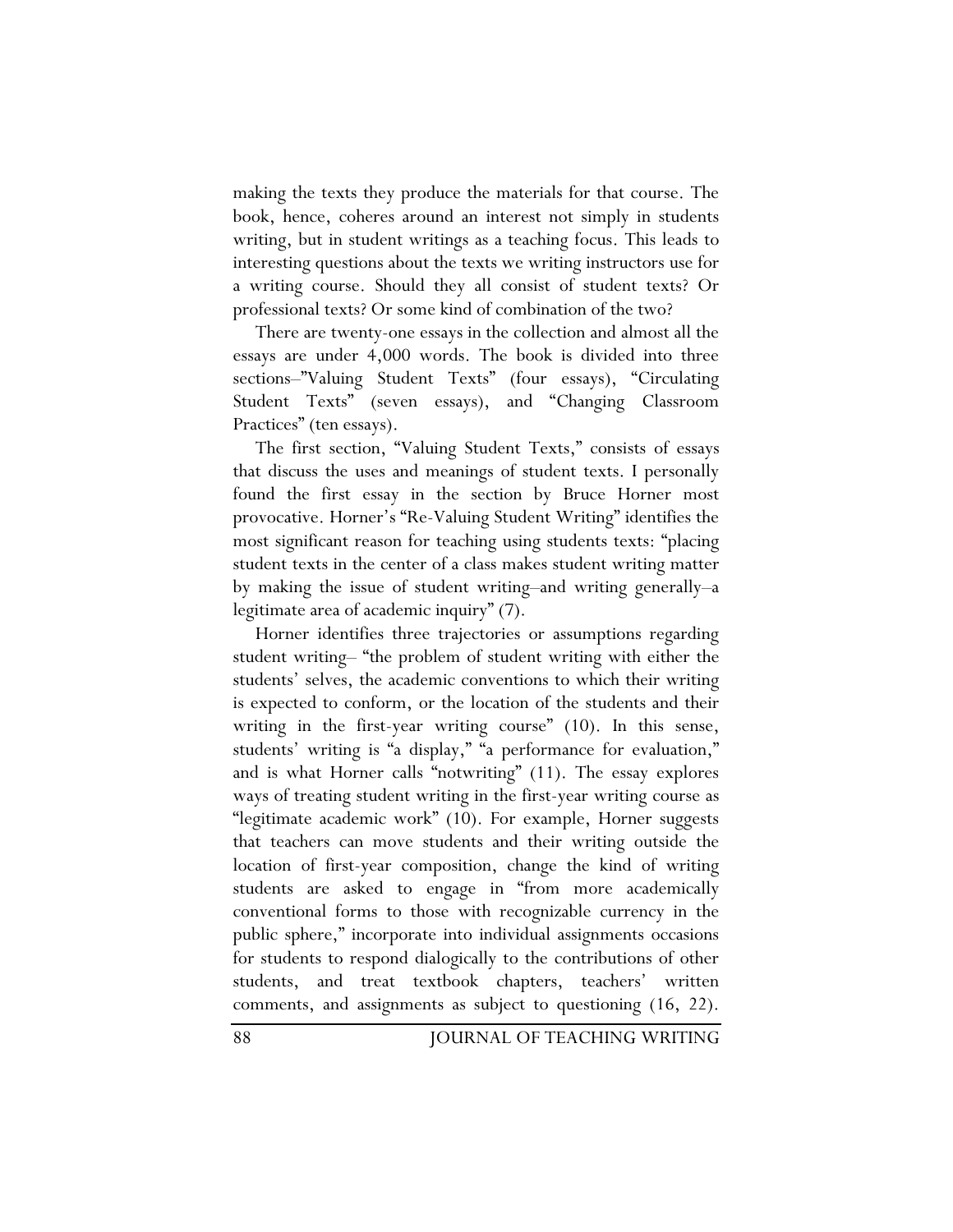Through these strategies, teachers can acknowledge "the students' engagement in the reworking of knowledge" and can explore, with their students, the "academic use of student writing" (22, 23). Basically, Horner argues that student writing can move beyond "exchange value" ("notwriting") to "use value" (contribution to and reworking of academic knowledge).

The other three essays in the first section provide methods for students and teachers to explore the ways student writing can be valued in various situations and by various readers. Nicole B. Wallack, in "Revealing Our Values: Reading Student Texts with Colleagues in High School and College," examines how we can work productively in collaborative workshops to read student writing across educational levels. Chris M. Anson, Matthew Davis, and Domenica Vilhotti, in "'What Do *We* Want in This Paper?': Generating Criteria Collectively," describe a method they designed to help students articulate and internalize readers' expectations for their assigned writing. In his "Teaching the Rhetoric of Writing Assessment," Asao B. Inoue questions conventional technologies of writing assessment and argues that students themselves need to engage in and reflect on the rhetoric of assessment.

In the second section, "Circulating Student Texts," Paul Anderson and Heidi McKee, in "Ethics, Student Writers, and the Use of Student Texts to Teach," address the ethical questions that arise when teachers teach with student texts, and offer suggestions on how to ethically and responsibly circulate these texts in the classroom. In the authors' view, "all uses of student texts in teaching–regardless of the medium and mode of the texts and regardless of the teaching contexts–involve the same ethical concern: the impact on the student writer as a *person*. Thus, we focus not on the ethical *use* of the texts but on the ethical *treatment* of the students who wrote the texts" (62-63).

Anderson and McKee state four guiding principles: students should control what they disclose about themselves and to whom, should control the circulation and distribution of what they create, should be respected and protected from harm, and should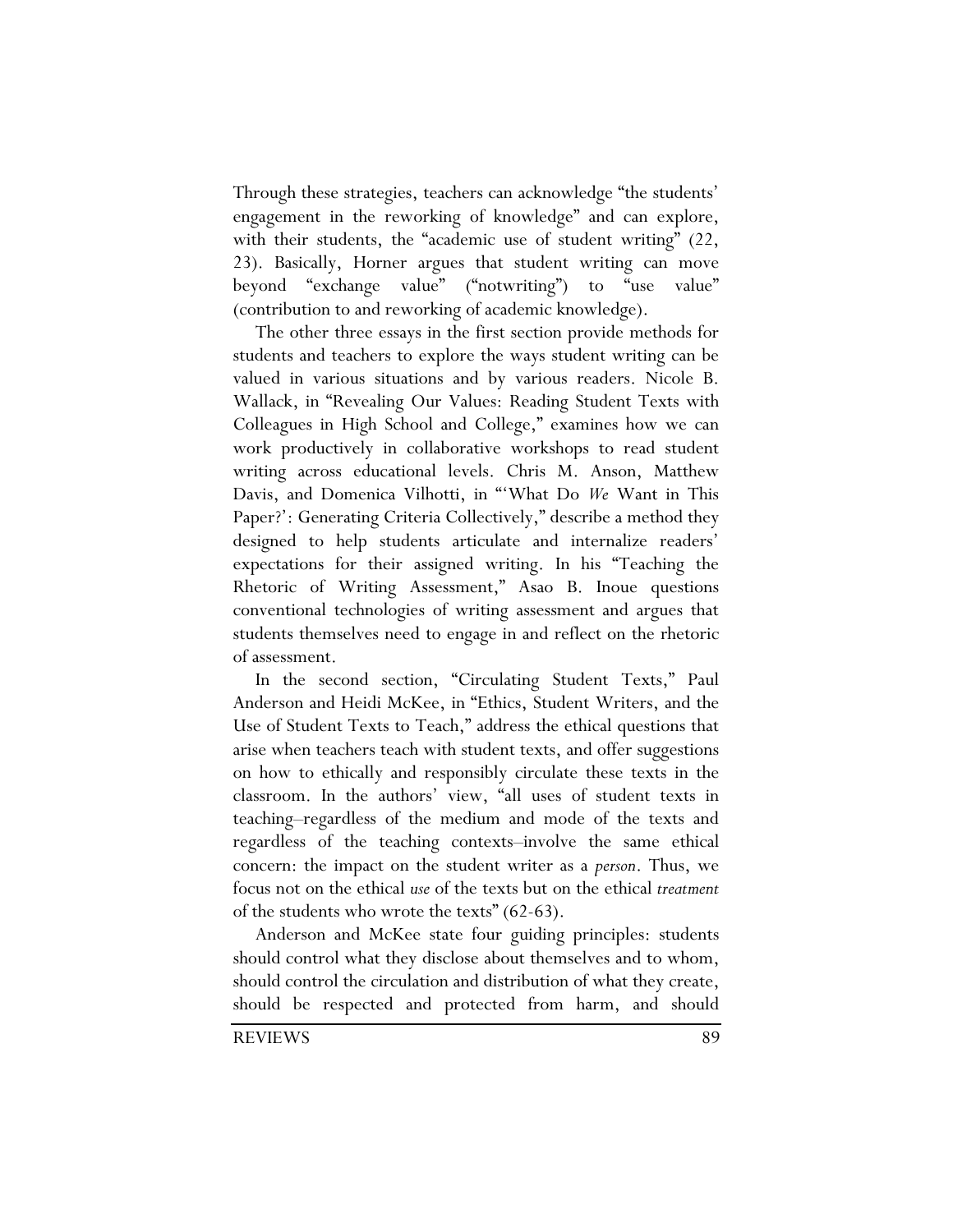experience the best learning environments their instructors are able to provide. The authors then apply the guiding principles to six key questions: Should permission be obtained from student writers to share their texts? What do students need to know when asked for permission for the use of their texts? What should teachers do to facilitate the presentation and reception of a student's text? What about the third parties students represent in their papers? Can ethical problems be avoided by using pseudonyms and removing or changing personal information, and should there be exceptions? This essay is particularly helpful for new teachers who might not be aware of the complex ethical issues involved in using student texts.

Other chapters in the section explore different ways to circulate student texts in the writing classroom, outside of the writing classroom, on the campus, and beyond the campus. In "Reframing Student Writing in Writing Studies Composition Classes," Patrick Bruch and Thomas Reynolds seek to help readers think about the ways student writing can play a central role in writing classes that are consistent with current composition theory and that also prioritize improved student writing. Laurie McMillan's "Students Write to Students about Writing" focuses on one strategy for creating student conversations about composition across classrooms. In her first-year composition course, she asks students to communicate to other students what they have learned in the class, thus positioning these student writers as experts. In his "The Low-Stakes, Risk-Friendly Message-Board Text," Scott Warnock examines using one digital learning tool–message boards–to help teachers reconceive how students create and disseminate texts in the teachers' courses. In "Product as Process: Teaching Publication to Students," Karen McDonnell and Kevin Jefferson discuss a course dedicated to producing *e-Vision*, their university's first-year writing journal, and the development of a coherent practice for teaching publication to students. An essay by Doug Downs, Heidi Estrem, and Susan Thomas, "Students' Texts beyond the Classroom: *Young Scholars in Writing*'s Challenges to College Writing Instruction," discusses the pedagogical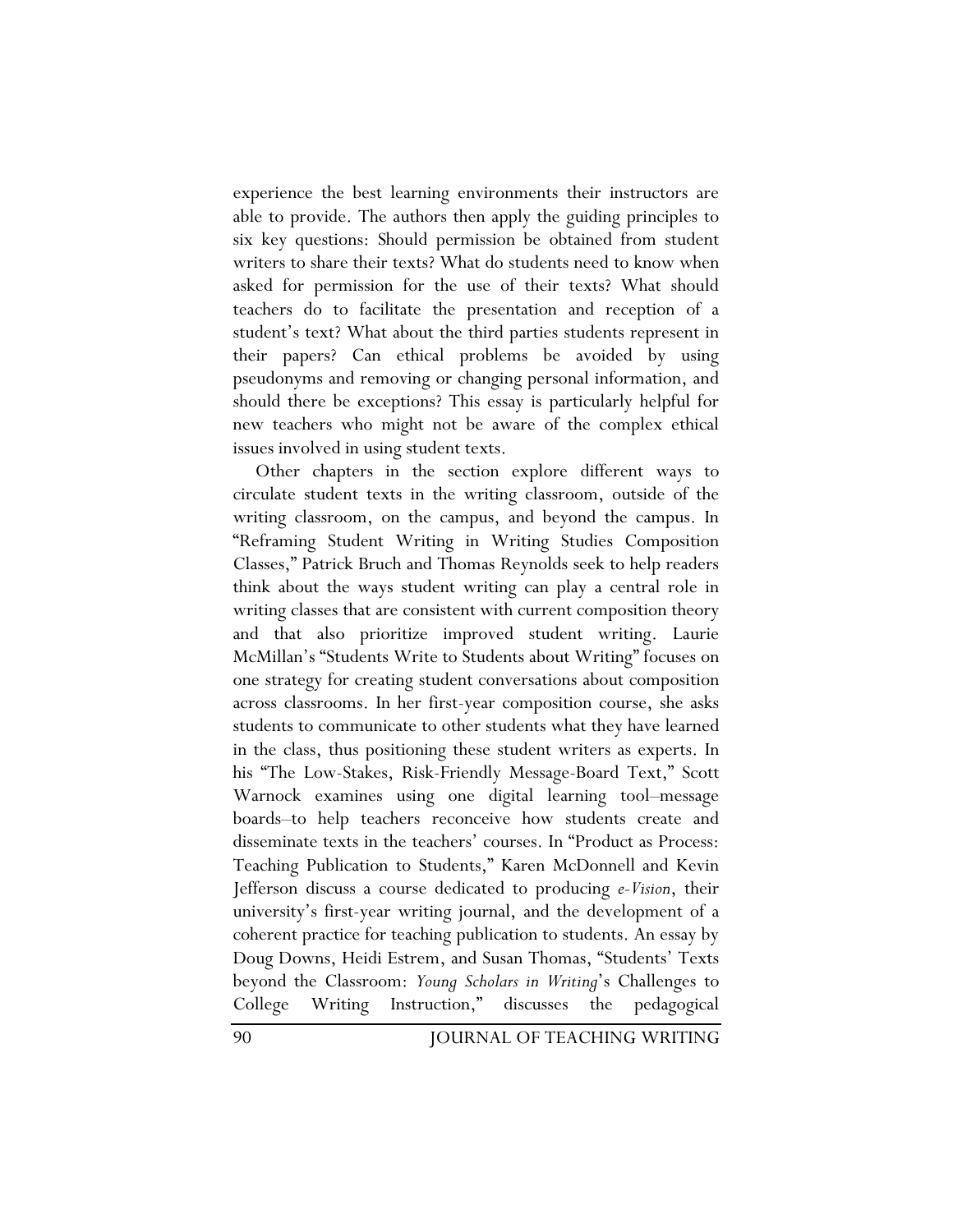implications of using published student texts in the classroom. And an essay by Mariolina Rizzi Salvatori and Patricia Donahue, "The Figure of the Student in Composition Textbooks," examines the ways in which students and their writings are represented and positioned in composition textbooks and the pedagogical, theoretical, and ethical implications of such practices.

In the third and final section, "Changing Classroom Practices," the first few essays describe strategies for working with student texts. In "Workshop and Seminar," Joseph Harris distinguishes between two classroom formats–workshop and seminar. In a workshop, students offer each other advice on revising their work in progress. In a seminar, a teacher leads a discussion of a student text to pose questions about writing for the entire class. As Harris writes, "The workshop treats students seriously as writers. Its purpose, after all, is to help them revise and improve their writing. . . . In a seminar, a teacher leads a conversation about a text written by one of the students in the room. . . . The question that drives a workshop is '*How can we help this writer revise?*' The question that drives a seminar is '*what can we learn as writers from this text?*'" (146, 147). The focus of the workshop is on the writer. The focus of the seminar is on the reader.

Maggie Debelius, in "What Do We Talk about When We Talk about Workshops?: Charting the First Five Weeks of a First-Year Writing Course," discusses a variety of workshop techniques, including speed conferences, the listening workshop, modeling effective response, the research workshop, and the expert workshop. In "Texts to be Worked on and Worked with: Encouraging Students to See Their Writing as Theoretical," Chris Warnick describes ways of working with student texts that encourage students to think of their writing as theoretical. Warnick believes that

getting students to appreciate the theoretical value of their work relates to my belief that first-year composition courses should provoke students to examine what it means to think like, read like, write like–to in fact *be*–an intellectual and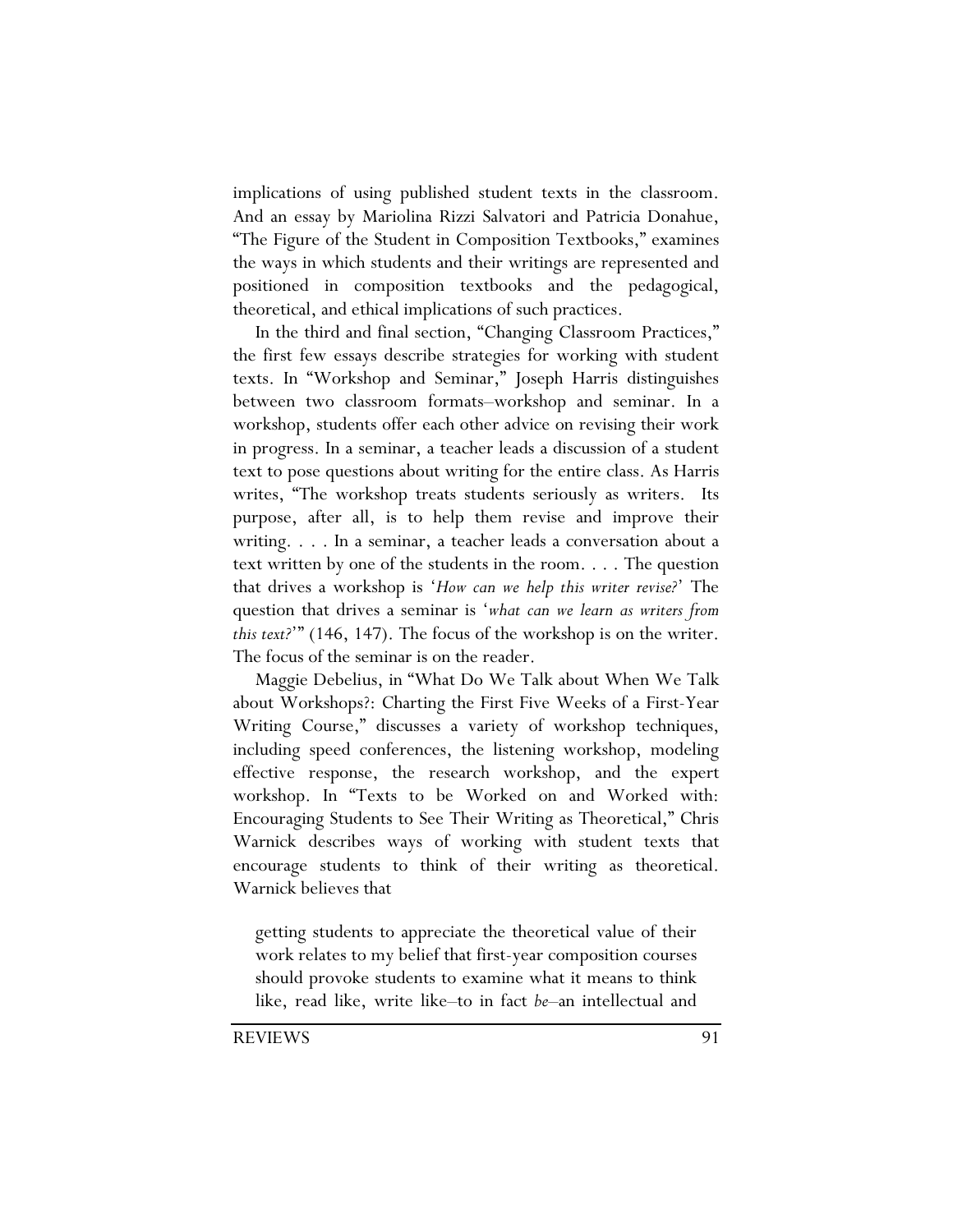participate in real intellectual debates, both within and beyond the classroom. . . . I do, however, want my students to learn how to *do theory*, so to speak, because it is a persuasive and heuristic strategy used by intellectuals and because it is an important stage of the learning process. (163)

And he queries, "To approach student writing as theory, then, means to design workshops that ultimately ask this question: what can we as thinkers and writers *do* with the ideas in this student text?" (164). Although I found Warnick's discussion and description of the writing workshop engaging and reflective, I found, as an experienced teacher, the other two essays on how to run a workshop elementary and self-explanatory. It could be that Warnick's emphasis is not really on the writing workshop, but on the draft of an essay comparing the relationship between Kip and Hana in Michael Ondaatje's *The English Patient* to the one between Rene Gallimard and Song Liling in David Henry Hwang's *M. Butterfly*, whereas other essays on the workshop address the workshop only. Another essay, Margaret J. Marshall's "Writing to Learn, Reading to Teach," describes a sequence of activities that help graduate students learn to read undergraduate papers looking for patterns, to use those patterns to shape instruction, and to develop whole-class activities that make use of specific pieces of student writing chosen for their pedagogical value.

The next few essays explore teaching formats beyond the conventional workshop or seminar. Muriel Harris, in "The Writer/Text Connection," emphasizes the connection and the intertwining of student and text, the inseparability of writer and text, and offers some strategies to interact with students and their texts. Michele Eodice and Kami Day, in "Learning from Coauthoring: Composing Texts Together in the Composition Classroom," focus on the learning that takes place when students read, revise, and comment on texts they collaboratively create in real time. In "Inquiry, Collaboration, and Reflection in the Student (Text)-Centered Multimodal Writing Course," Scott L.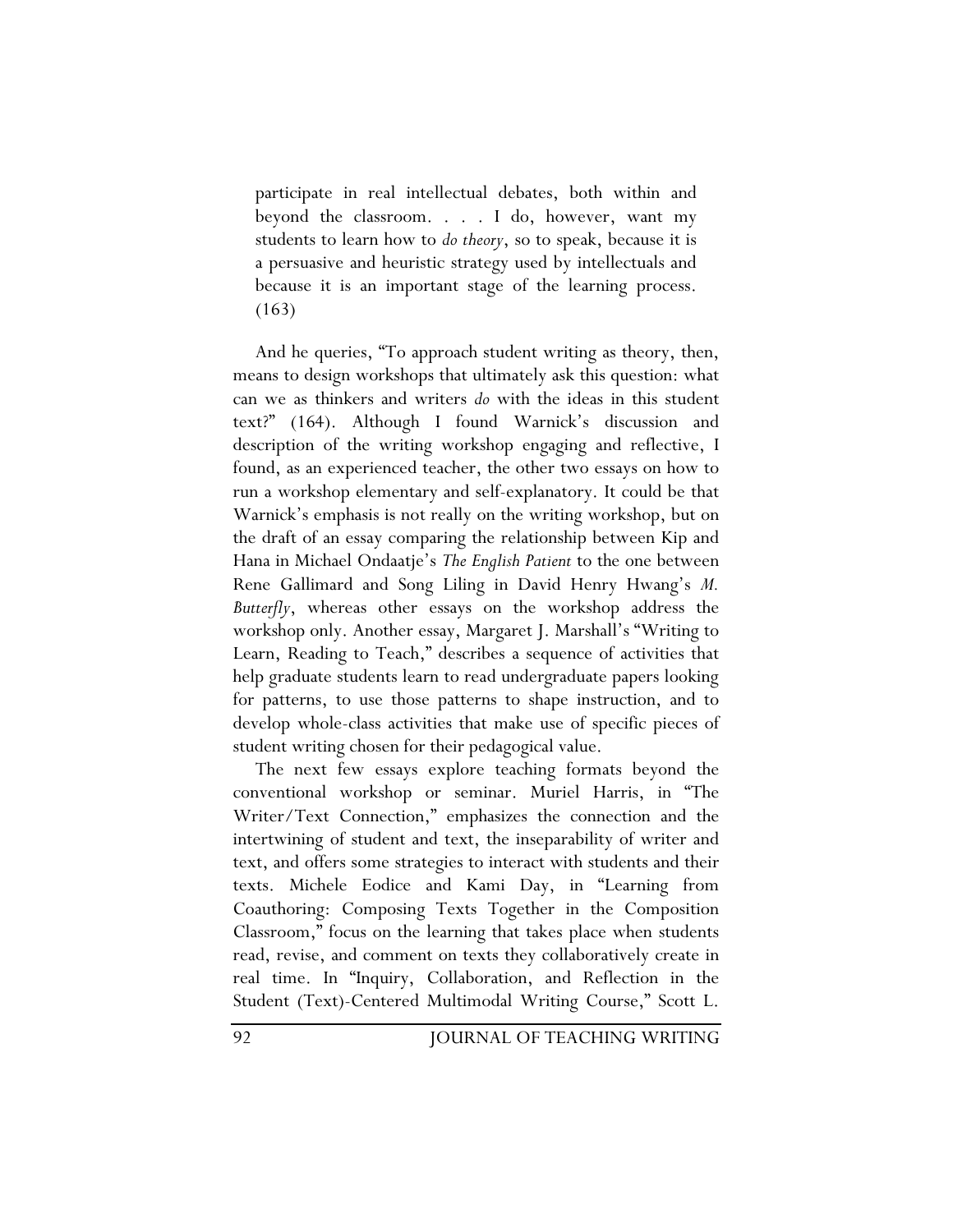Rogers, Ryan Trauman, and Julia E. Kiernan offer three snapshots of work with student texts at three different stages of a multimodal composition course. Anne Ellen Geller and Frank R. Cantelmo, in "Workshopping to Practice Scientific Terms," give another example of a workshop. They describe a collaborative project undertaken by them, that is, the creation of a reading and writing workshop for first-year honor students in a science class. Jane Mathison Fife's "Bringing Outside Texts In and Inside Texts Out" describes how, over the years, student texts have become more central to her pedagogy as she brought them more and more into her class. The student texts she brings into class are both "outside texts," written by students outside the class, and "inside" texts, written by students in the class as assignments for the class.

The book is predominately for teachers who are new to teaching writing or teaching writing with student texts, what the editors refer to as "TWiSTing" in the Afterword (244). Incidentally, the Afterword is useful and gives a thematic table of contents. It includes valuing student texts; ethics, representation, and pedagogy; the work student texts do; finding and selecting student texts; and teaching with student texts, becoming better teachers.

All the authors in the volume focus on the benefits and advantages of using TWiSTing. I would have liked some essays addressing the challenges and disadvantages of TWiSTing. The closest essay that addresses this is Rolf Norgaard's "Embracing Uncertainty: The *Kairos* of Teaching with Student Texts," the last essay in the collection, in which he examines four uncertainties: "How do I handle uncertainty? How do I handle evolving texts? How do I handle student perspectives? How do I handle myself?" As Norgaard writes,

students' own writing can now serve in a variety of ways as the classroom text. Yet the centrality of student writing offers fresh challenges even to the veteran teacher, to say nothing of the risks it presents to those new to the classroom. . . . Gone are the certainties of traditional